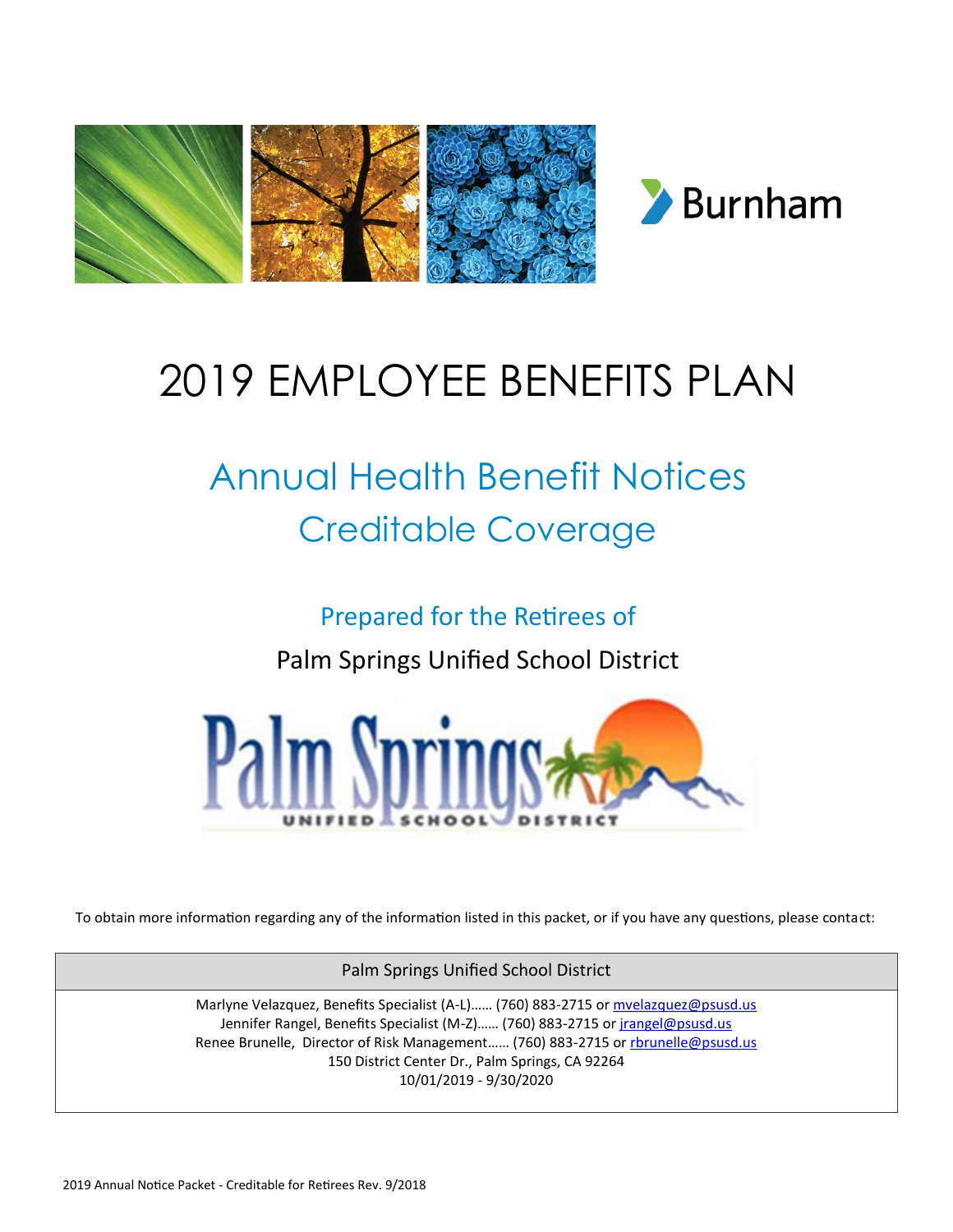### **Contents**

| Plans are required to provide each covered participant and dependent a Certificate of Creditable Coverage to<br>qualify for enrollment in Medicare Part D prescription drug coverage when qualified without a penalty. This<br>Notice also provides a written procedure for individuals to request and receive Certificates of Creditable<br>Coverage. | Page $1-2$ |
|--------------------------------------------------------------------------------------------------------------------------------------------------------------------------------------------------------------------------------------------------------------------------------------------------------------------------------------------------------|------------|
| This act contains important protections for breast cancer patients who choose breast reconstruction with a<br>mastectomy. The U.S. Departments of Labor and Health and Human Services are in charge of this act of law<br>which applies to group health plans if the plans or coverage provide medical and surgical benefits for a<br>mastectomy.      | Page 3     |
| This Notice informs employees of the amount of time a mother and her newborn child are covered for a hospital<br>stay following childbirth.                                                                                                                                                                                                            | Page 3     |
| Plan participants are entitled to certain special enrollment rights outside of the company open enrollment<br>period. This Notice provides information on special enrollment periods for loss of prior coverage or the addition<br>of a new dependent.                                                                                                 | Page 3     |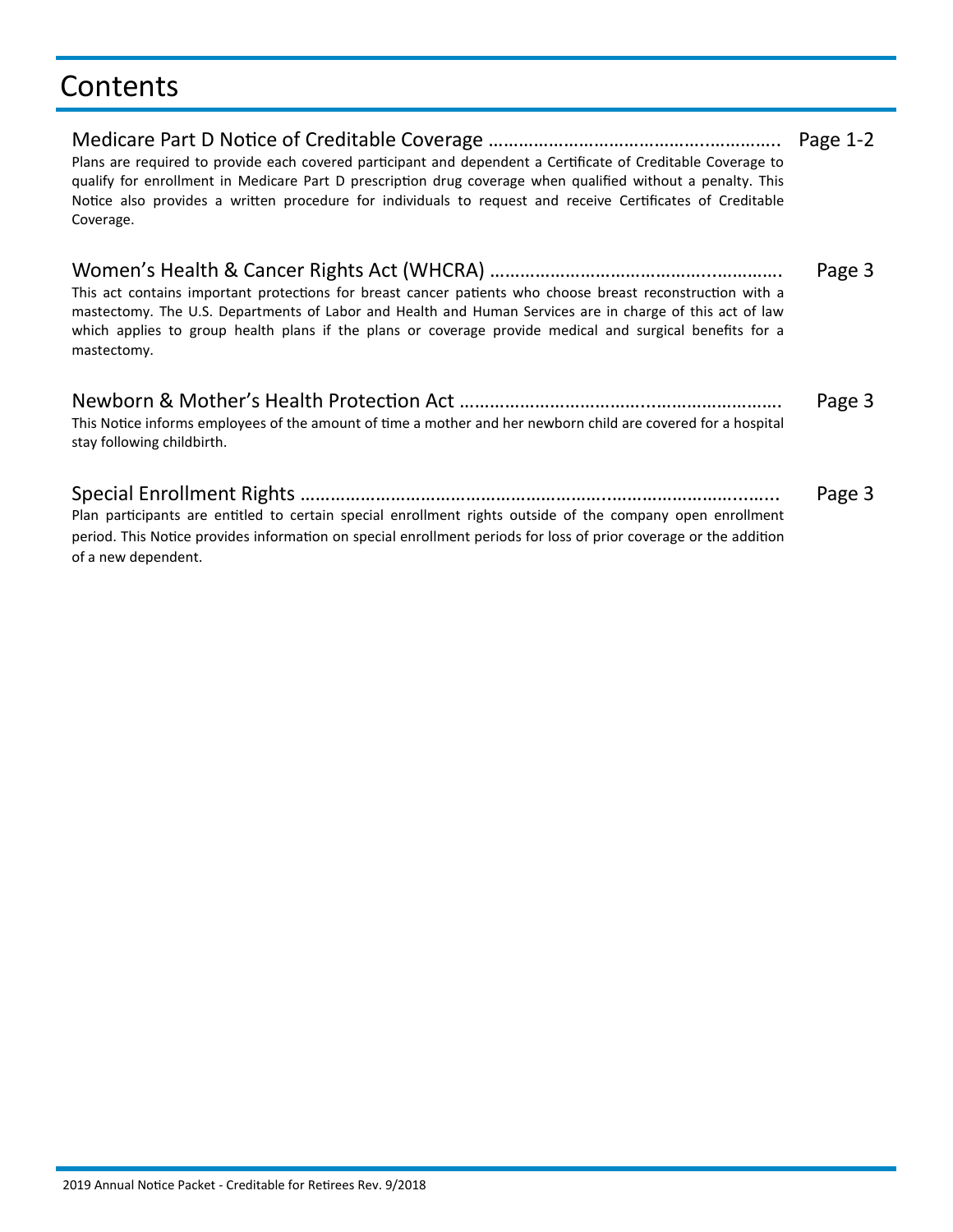### Medicare Part D Notice of Creditable Coverage

### **Important Notice from Palm Springs Unified School District About Your Prescription Drug Coverage and Medicare As a Retiree Participating in Coverage Provided by Blue Shield and Kaiser**

Please read this Notice carefully and keep it where you can find it. This Notice has information about your current prescription drug coverage with Palm Springs Unified School District under the Blue Shield and Kaiser and about your options under Medicare's prescription drug coverage. This information can help you decide whether or not you want to join a Medicare drug plan. Information about where you can get help to make decisions about your prescription drug coverage is at the end of this Notice.

There are two important things you need to know about your current coverage and Medicare's prescription drug coverage:

- 1. Medicare prescription drug coverage became available in 2006 to everyone with Medicare. You can get this coverage if you join a Medicare Prescription Drug Plan or join a Medicare Advantage Plan (like an HMO or PPO) that offers prescription drug coverage. All Medicare drug plans provide at least a standard level of coverage set by Medicare. Some plans may also offer more coverage for a higher monthly premium.
- 2. The prescription drug coverage offered by Palm Springs Unified School District under the Blue Shield and Kaiser are, on average for all plan participants, expected to pay out as much as standard Medicare prescription drug coverage pays and is therefore considered Creditable Coverage. Because your existing coverage is Creditable Coverage, you can keep this coverage and not pay a higher premium (a penalty) if you later decide to join a Medicare drug plan.

#### When Can You Join A Medicare Drug Plan?

You can join a Medicare drug plan when you first become eligible for Medicare and each year from October 15<sup>th</sup> through December 7<sup>th</sup>. However, if you lose your current creditable prescription drug coverage, through no fault of your own, you will also be eligible for a two (2) month Special Enrollment Period (SEP) to join a Medicare drug plan.

#### What Happens To Your Current Coverage If You Decide to Join A Medicare Drug Plan?

If you decide to join a Medicare drug plan, your current coverage with Blue Shield and Kaiser will be affected. If you decide to join a standard Medicare drug plan and drop you current medical plan coverage, be aware that you and your dependents will not be able to get this coverage back.

#### When Will You Pay A Higher Premium (Penalty) To Join A Medicare Drug Plan?

You should also know that if you drop or lose your current coverage with Blue Shield and Kaiser and don't join a Medicare drug plan within 63 continuous days after your current coverage ends, you may pay a higher premium (a penalty) to join a Medicare drug plan later.

If you go 63 continuous days or longer without creditable prescription drug coverage, your monthly premium may go up by at least 1% of the Medicare base beneficiary premium per month for every month that you did not have that coverage. For example, if you go nineteen months without creditable coverage, your premium may consistently be at least 19% higher than the Medicare base beneficiary premium. You may have to pay this higher premium (a penalty) as long as you have Medicare prescription drug coverage. In addition, you may have to wait until the following October to join.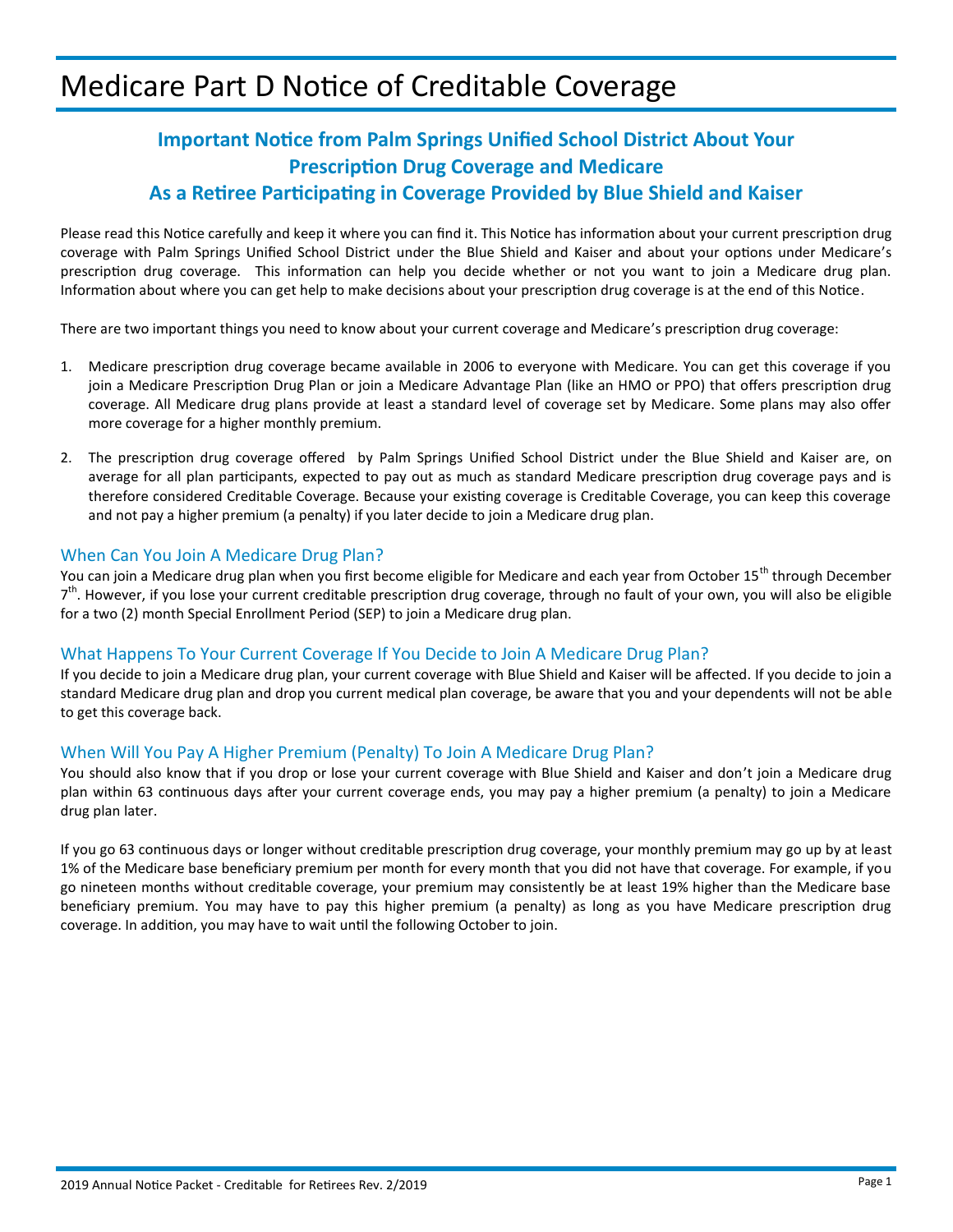### Medicare Part D Notice of Creditable Coverage (continued)

#### For More information About Your Options Under Medicare Prescription Drug Coverage

More detailed information about Medicare plans that offer prescription drug coverage is in the "Medicare & You" handbook. You'll receive a copy of the handbook in the mail every year from Medicare. You may also be contacted directly by Medicare drug plans.

#### For More Information About Medicare Prescription Drug Coverage

- Visit [www.medicare.gov;](http://www.medicare.gov/)
- Call your State Health Insurance Assistance Program (see the inside back cover of your copy of the "Medicare & You" handbook for their telephone number) for personalized help; or
- Call 1-800-MEDICARE or (800) 633-4227. TTY users should call (877) 486-2048.

If you have limited income and resources, extra help paying for Medicare prescription drug coverage is available. For more information about this extra help, visit Social Security on the web at [www.socialsecurity.gov,](http://www.socialsecurity.gov/) or you may call them at (800) 772-1213—TTY (800)-325-0778.

**Remember: Keep this Creditable Coverage notice. If you decide to join one of the Medicare drug plans, you may be required to provide a copy of this notice when you join to show whether or not you have maintained creditable coverage and, therefore, whether or not you are required to pay a higher premium (a penalty).**

#### For More Information About This Notice Or Your Current Prescription Drug Coverage

Contact the person listed below for further information. NOTE: You'll get this notice each year. You will also get it before the next period you can join a Medicare drug plan, and if this coverage through Blue Shield and Kaiser changes. You also may request a copy of this notice at any time.

Date: 10/01/2019

Name of Entity: Palm Springs Unified School District Contact– Position/Office:

- Marlyne Velazquez, Benefits Specialist (A-L)…… (760) 883-2715 or mvelazquez@psusd.us
- Jennifer Rangel, Benefits Specialist (M-Z)…… (760) 883-2715 or jrangel@psusd.us
- Renee Brunelle, Director of Risk Management…… (760) 883-2715 or rbrunelle@psusd.us
- Address: 150 District Center Dr., Palm Springs, CA 92264